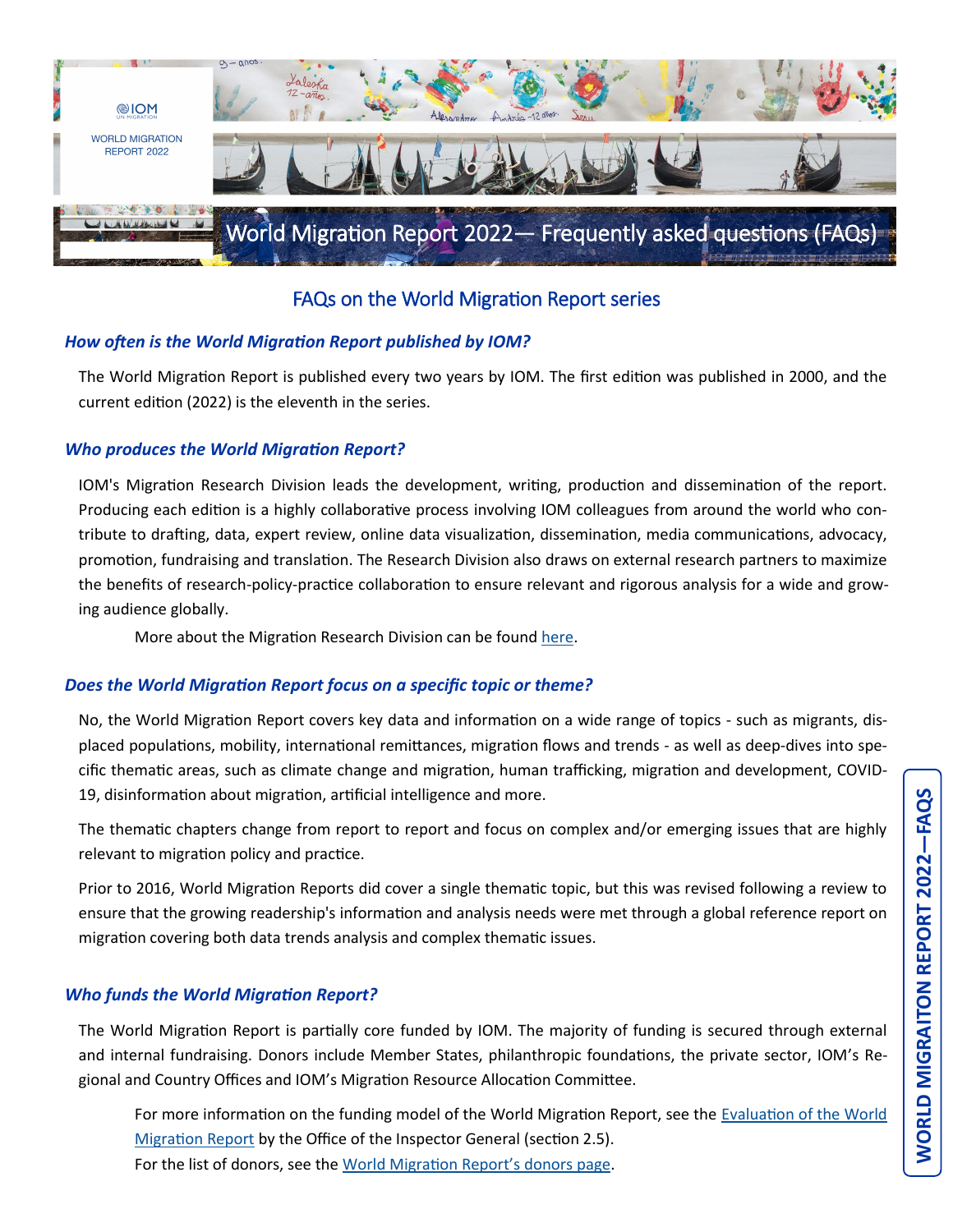### *How is the World Migration Report used by readers?*

The World Migration Report is widely used as a key reference on migration globally by States, the media, researchers and students, practitioners and IOM offices worldwide. Below are some illustrations of how the report is used:

- **Governments:** The report is used by government officials as a key tool for evidence-based policy development, as well as reference background material for preparing high-level meetings and briefing senior officials. The report allows national and local officials better understand global and regional migration trends and contexts as well as complex policy-related issues (such as climate change and migration, and migration and development).
- **United Nations:** The World Migration Report is used extensively within the United Nations system as it covers the full spectrum of migration, mobility and displacement data, trends and thematic issues. It is referenced in key documents at the intergovernmental level, such as by in United Nations Headquarters documents and Secretary-General reports, and used as a support for States during consultations of the United Nations Network on Migration.
- **Media:** The World Migration Report is widely used by journalists as a key reference for objective and balanced information on migration and migrants, with hundreds of mentions in diverse media outlets in multiple languages. The report has also been used by the media as a fact-checker to counter misinformation on migration and migrants.
- **Researchers**: As a high-quality and rigorous source of information and analysis, the World Migration Report is extensively cited in academic and applied research with more than 3.5 million mentions for the entire series recorded on Google Scholar as of November 2021. The report is also often included in reading lists of migration courses in universities worldwide, while professors and lecturers often use infographics from the report to explain complex migration trends and patterns in classes.
- **Teachers and students**: The World Migration Report is used in classroom settings around the world by teachers and students across a range of subject areas, most notably human geography, economics, social science. Many teachers benefit from the [World Migration Educators' Toolkit,](https://worldmigrationreport.iom.int/toolkits) which provides learning modules designed for classroom settings.
	- For more information on the usage of the World Migration Report, see the [Evaluation of the World Migration](https://evaluation.iom.int/sites/g/files/tmzbdl151/files/docs/resources/Final%20Report_WMR%20Evaluation_0.pdf)  [Report](https://evaluation.iom.int/sites/g/files/tmzbdl151/files/docs/resources/Final%20Report_WMR%20Evaluation_0.pdf) by the Office of the Inspector General.

Feedback on the report from IOM Member States, the academia and other partners is available [here.](https://worldmigrationreport.iom.int/about)

### *Can I use the World Migration Report in my own work?*

Yes, you can use the World Migration Report in your own work as long as the report is appropriately cited, used for non-commercial purposes and not adapted or altered (see copyrights conditions in next section).

Feel free to use the report in your media/research article, blog, classroom or any other context. According to feedback received, readers have found particularly useful to copy-paste infographics and figures from the report into an article or presentation or to use the World Migration Report interactive webpage for a dynamic and visual illustration of trends and patterns over time.

### *What copyright applies to the World Migration Report?*

As all other IOM publications hosted on IOM's Publications Platform since 2021, the World Migration Report is copyrighted under the Creative Commons IGO licence. Under the terms of this license, the World Migration Report may be used, copied, published and redistributed for non-commercial purposes provided that: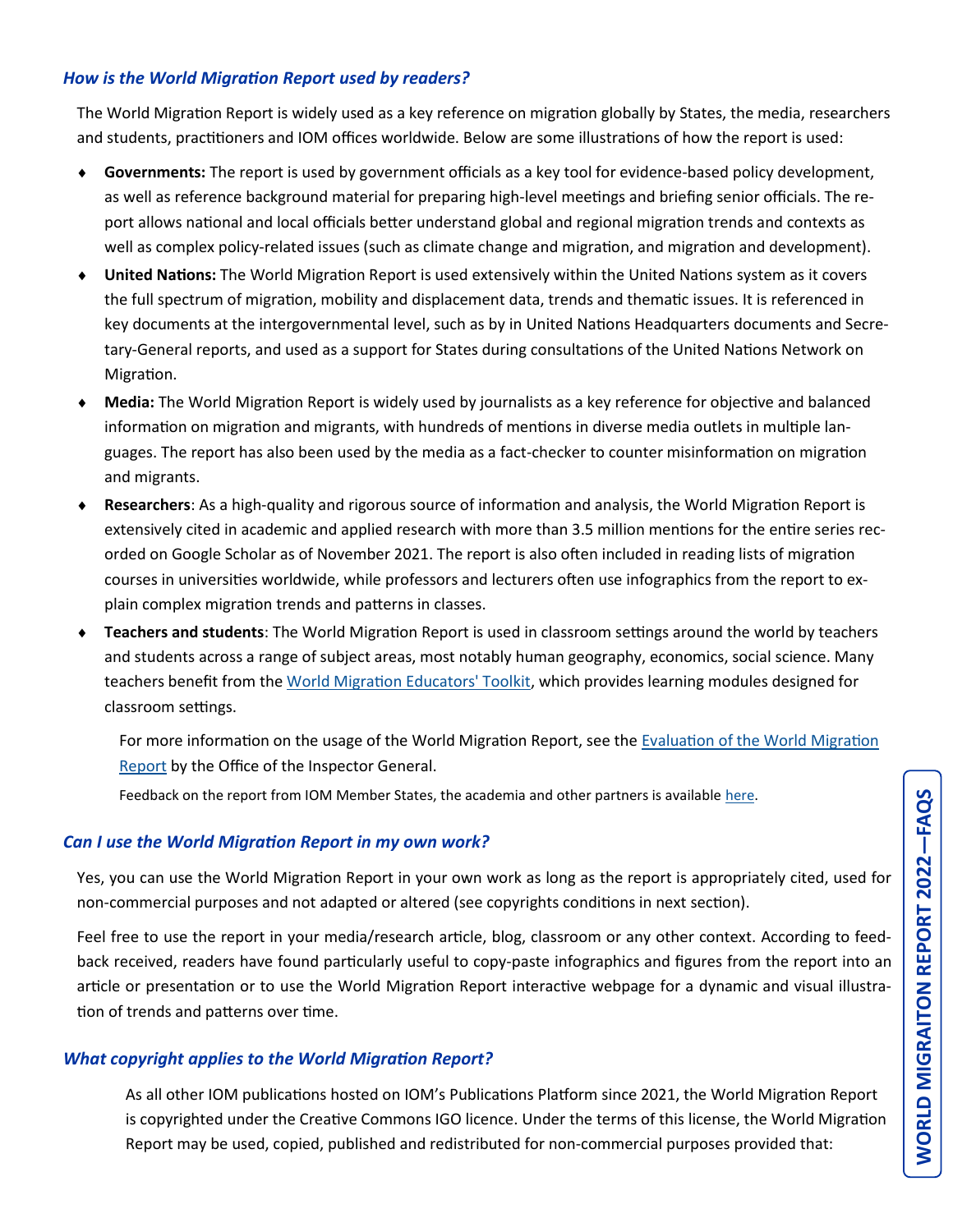(1) the work is correctly/appropriately cited; (2) the publication is not used, published or redistributed for purposes primarily intended for or directed towards commercial advantage or monetary compensation, with the exception of educational purposes (e.g. to be included in textbooks); and (3) any adaptation, derivative work or alteration to this work may not be redistributed. Translations are considered adaptations for the purpose of this license for which permission should be requested from IOM. This means that you are free to copy and redistribute the World Migration Report in any medium or format.

For more information, please visit IOM's Publications Platform webpage on copyright and terms of use available [here.](https://publications.iom.int/terms-and-conditions)

Requests for commercial use of further rights and licensing should be submitted to [publications@iom.int.](mailto:publications@iom.int) 

# FAQs on language translations

## *How many languages is the World Migration Report produced in?*

Over the years, IOM has worked on improving the accessibility of the World Migration Report through increasing the number of translations of the report. The last edition, the World Migration Report 2020, is available in a total of 10 language outputs. This includes translations of the entire report in the six official languages of the United Nations, that is, Arabic, Chinese, English, French, Russian and Spanish, as well as translation of key chapters of the report into German, Portuguese, Swahili and Turkish.

As for any edition, the availability of the World Migration Report 2022 in different languages is subject to available funding as translations are not covered by IOM's core funding for the report. Depending on the language, translations may take up to 8-12 months to be completed.

The World Migration Report 2022 is currently being translated into Arabic, French, Spanish and Russian.

If you wish to fund a translation of the World Migration Report 2022 in your country's language or another language, please reach out to us at research@iom.int

For more information on funding for translations, see the [Evaluation of the World Migration Report](https://evaluation.iom.int/sites/g/files/tmzbdl151/files/docs/resources/Final%20Report_WMR%20Evaluation_0.pdf) by the Office of the Inspector General (Recommendation no. 3).

## *Which are the priority languages and why?*

While the World Migration Report is first produced in English, IOM prioritizes the translation of the report in the other two IOM official languages, that is, French and Spanish. As a United Nations-related agency, priority is then placed on the other official languages of the United Nations, namely, Arabic, Chinese and Russian.

Other translations focus on languages from developing countries to ensure their access to evidence-based and balanced information and analysis on migration and migrants. The availability of the report in developing countries' languages is indeed crucial as most government officials work in their countries' official language(s) on a daily basis. Similarly, it is easier for the media to access reliable and balanced information in their country's language(s), which supports, at the same time, efforts to counter mis- and disinformation on migration and migrants and by extension discrimination, xenophobia and racism against migrants.

If you wish to fund a translation of the World Migration Report 2022 in your country's language or another language, please reach out to us at [research@iom.int.](mailto:research@iom.int)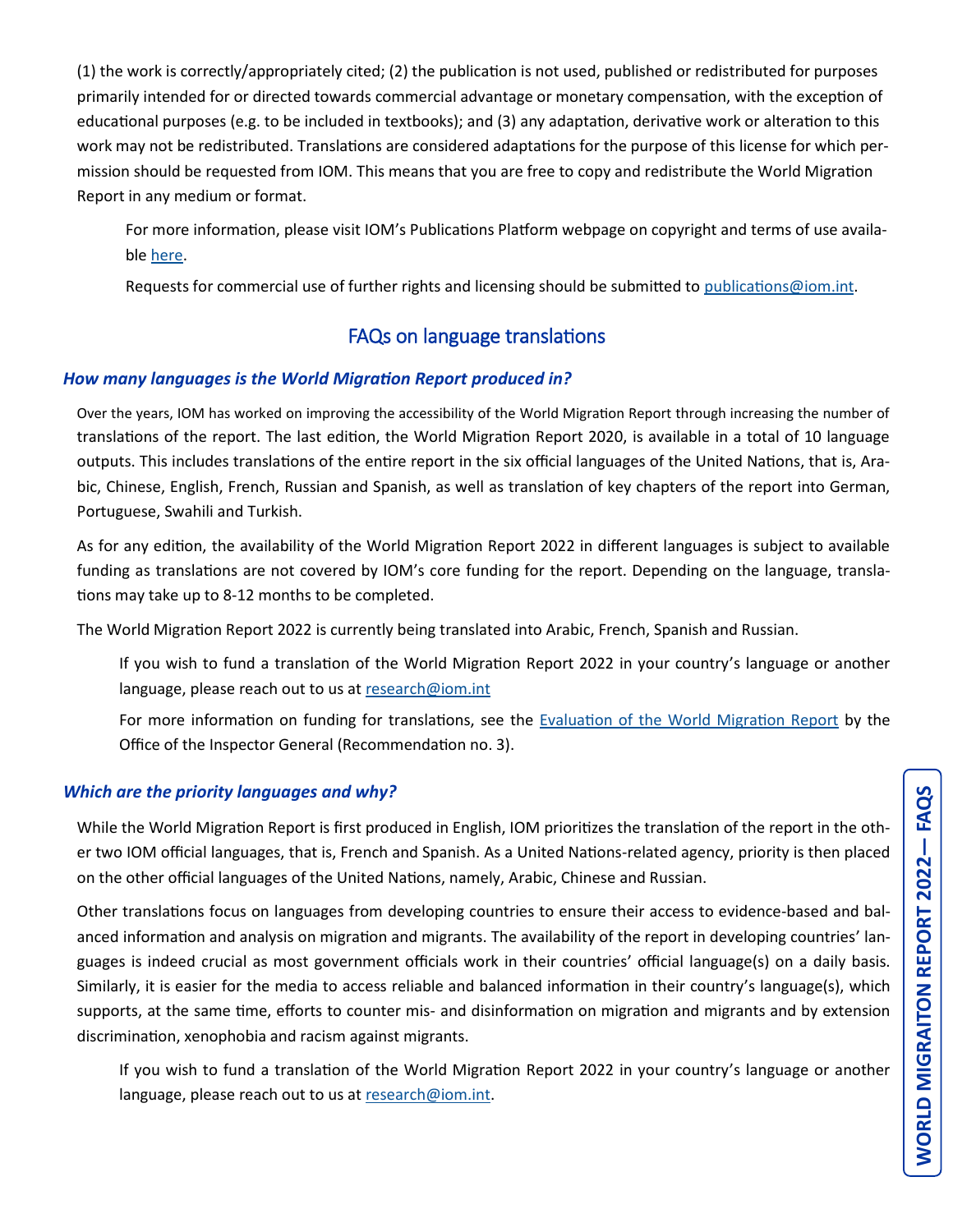# FAQs on the World Migration Report tools

### *Other than the report itself, what other tools are available?*

Keeping up with digital developments and need to tailored information and analysis to its ever-increasing audience, the World Migration Report has become over the years way more than a PDF report sitting on a virtual shelf. A number of related-tools are currently available or in development to better respond to the needs of the Word Migration Report's audiences. These include:

#### The World Migration Report interactive webpage

The [interactive webpage](https://worldmigrationreport.iom.int/wmr-2020-interactive/) is a highly dynamic digital platform that draws upon the extensive analysis of migration trends and patterns in the World Migration Report. Data visualizations allow users to explore and interact with some of the latest migration data and information.

The WMR interactive was recognized at the [2021 International Annual Report Design Awards \(IADA\) competition,](https://www.iada-award.co.uk/winner.php) winning Gold in the online category.

#### The World Migration Fact-Checkers' Toolkit

The World Migration Fact-Checkers' Toolkit entails a set of resources designed to combat misinformation about migration and migrants around the world. The Toolkit aims to support fact-checkers in addressing myths and disinformation about migration by using the latest data, research, information and analysis from the World Migration Repot series.

The Fact-Checkers' toolkit is available in French, English and Spanish and will be regularly updated and expanded.

#### The World Migration Educators' Toolkit

Drawing upon the extensive research and analysis made in the World Migration Report series, and reviewed by education and migration experts, the [World Migration Educators](https://worldmigrationreport.iom.int/toolkits)' Toolkit supports educators teaching students about human migration and displacement through a set of flexible modules containing activities to enhance data literacy and reading and comprehension skills. The module content covers all six UN regions, is interdisciplinary in scope, and thematically diverse.

An interactive digital version is currently in development.

#### The World Migration Digital Toolkit for Policy Officials (forthcoming)

A [World Migration Digital Toolkit for Policy Officials](https://worldmigrationreport.iom.int/toolkits) is currently being developed in partnership with the [Global](https://www.graduateinstitute.ch/gmc)  [Migration Centre](https://www.graduateinstitute.ch/gmc) (GMC) at the Graduate Institute of International and Development Studies. The toolkit aims to respond to the existing need of policy officers for accessible and tailored digital tools to better leverage migration research for evidence-based policymaking.

The project is funded by the Geneva-[Science Policy Interface](https://gspi.ch/collaboration_projec/building-resilient-migration-management-systems-developing-a-world-migration-report-digital-toolkit-for-policy-officials/) (GSPI) as part of its Impact Collaboration Programme, a competitive grant programme aiming at supporting impactful science-policy collaborations.

For more information, please visit the project's webpage on [GSPI website](https://gspi.ch/collaboration_projec/building-resilient-migration-management-systems-developing-a-world-migration-report-digital-toolkit-for-policy-officials/) and [GMC website.](https://www.graduateinstitute.ch/research-centres/global-migration-centre/digital-toolkit-building-resilient-migration-management)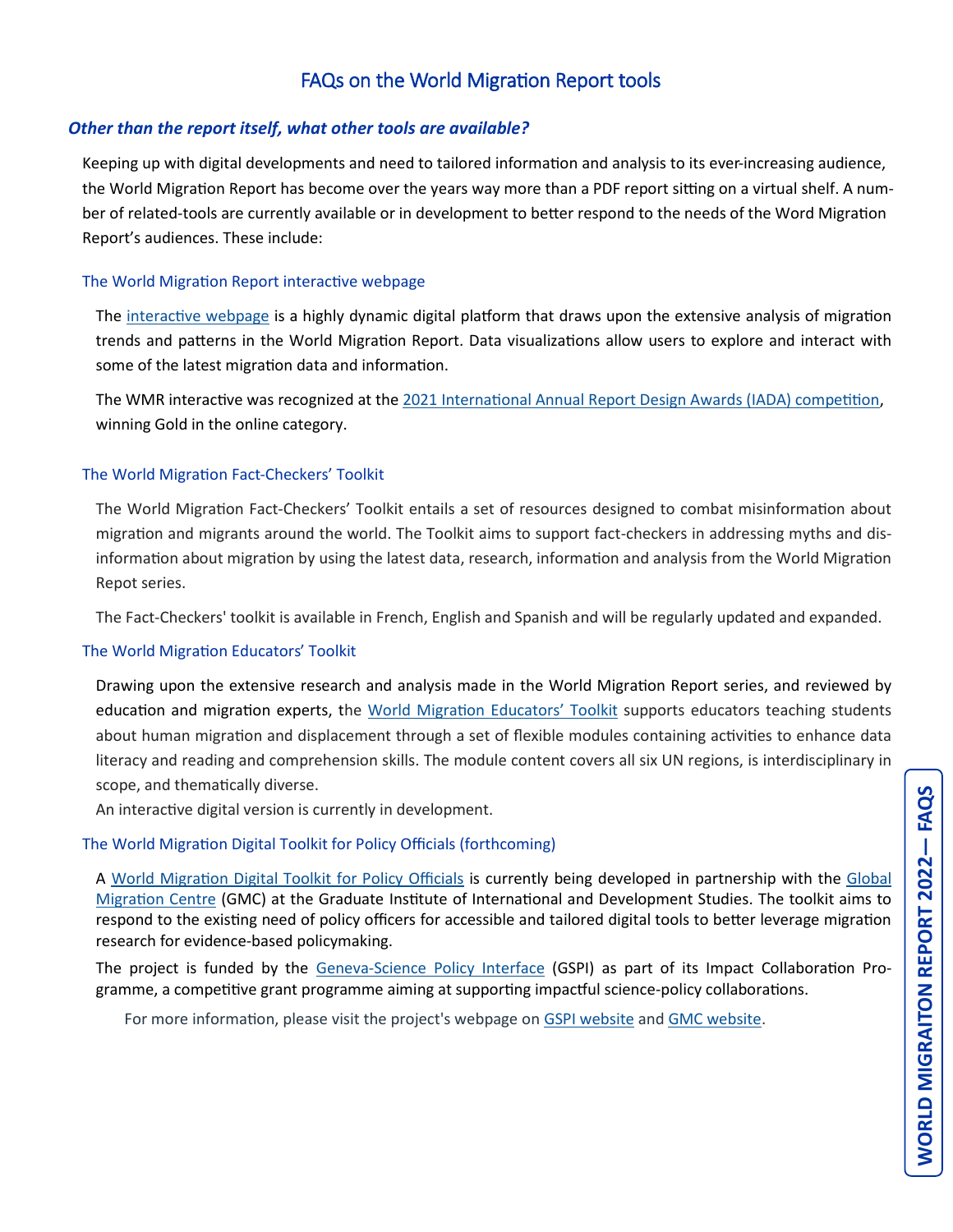### *Are these tools available in other languages than English?*

The [interactive webpage](https://worldmigrationreport.iom.int/wmr-2020-interactive/) and the World Migration Fact-Checkers' Toolkit are available in the three IOM official languages, that is, English, French and Spanish.

As the World Migration Report itself, translation of the Educators' and Policy Officials' toolkits depends on external funding secured. Funding support for translating these tools is welcome on an ongoing basis.

If you wish to fund the translation of one or more of these tools in your country's language or in another language, please reach out to us at [research@iom.int.](mailto:research@iom.int) 

## FAQs on migration statistics

### *Does IOM use only its own data for the World Migration Report?*

No. In addition to IOM data, the World Migration Report uses data and statistics from several other key global data sources produced by United Nations agencies or other international organizations, such as the United Nations Department Economic and Social Affairs (UN DESA), the United Nations High Commissioner for Refugees (UNHCR), the International Labour Organization (ILO), the World Bank, the Internal Displacement Monitoring Centre (IDMC) and the Organisation for Economic Co-operation and Development (OECD), among others.

## *Why do the international migrant population (stock) statistics for previous years differ in each edition of the World Migration Report?*

The international migrant population (stock) statistics presented in the *World Migration Report 2022* are obtained from the dataset International Migrant Stock 2020 (UN DESA), which contains estimates of the total number of international migrants by age, sex, origin country and destination country. The foreign-born population statistics obtained from ongoing population censuses, population registers and nationally representative surveys underpinning the estimated number and composition of international migrants feed into the International Migrant Stock dataset, which is updated from time to time. Therefore, historical data are revised in the data set to reflect the most up-todate data submitted by countries.

## *Why is it that some countries' own statistics on international migrants are different to those used in the World Migration Report?*

There can be many reasons for this, including definitional issues, reporting date and timing of statistical collection, to name a few. For example, in countries in which citizenship (not country of birth) is used to determine migration status, people who were born in the country of residence may be categorized as 'international migrants' in a country's own statistics, even though they may have never lived abroad and are not in the UN DESA international migrant stock.

### *Are refugees included in the international migrant population statistics? If so, why?*

Yes because the UNDESA International Migrant Stock dataset is based on "foreign born", not policy category or immigration status. See methodological discussion in UN DESA's dataset [Documentation.](https://www.un.org/development/desa/pd/sites/www.un.org.development.desa.pd/files/undesa_pd_2020_international_migrant_stock_documentation.pdf)

# FAQs on quality assurance

## *What quality assurances processes have been developed to ensure the content of the World Migration Report is robust?*

IOM ensures that the World Migration Report is produced to high quality standards. The report is co-edited and co-authored